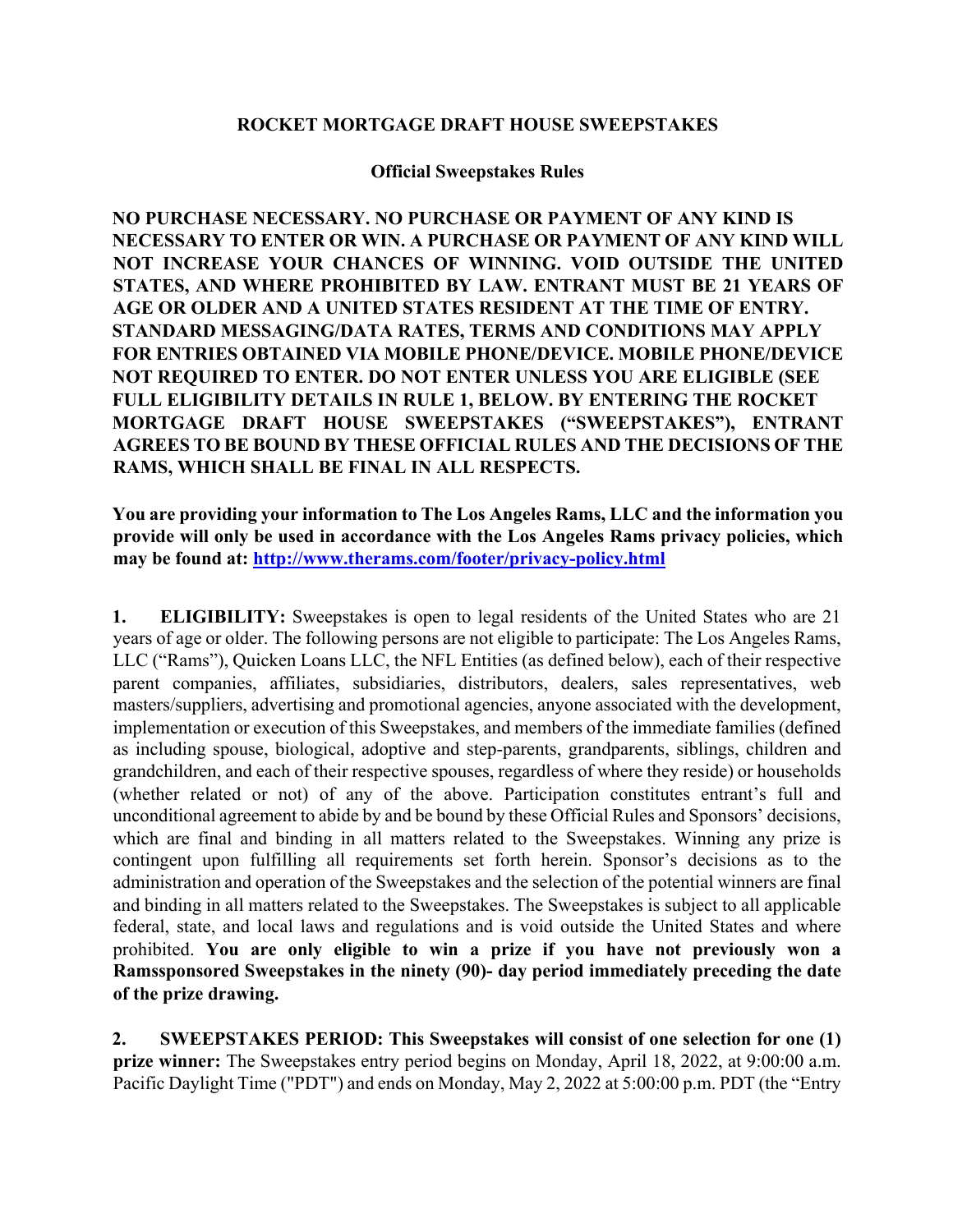Period"). Rams' computer server is the official time-keeping device for Sweepstakes. Winner Selection and Notification: There will be one (1) selection to award one (1) individual prize winner. The potential winner will be selected by the Rams from all eligible entries submitted in a selection taking place on Monday, May 2, 2022, at or about 5:00:00 p.m. PDT.

**3. AGREEMENT TO OFFICIAL RULES:** Participation constitutes entrant's full and unconditional agreement to these Official Rules, that they are 21 years of age or older and agree to abide by Sponsor's decisions, which are final and legally binding in all matters related to the Sweepstakes.

**4. HOW TO ENTER:** You may enter by completing the form available here: www.therams.com/rocketmortgagedrafthouse. Partial or incomplete/piecemeal submissions WILL NOT BE ACCEPTED as Sweepstakes entries and shall not be eligible for the any prize. Limit one (1) entry per person regardless of entry method. Any attempt by any entrant to obtain more than the stated number of entries by using multiple/different accounts, identities, registrations and logins, or any other methods will void that entrant's entries and that entrant may be disqualified. Use of scripts, macros or any other automated system to participate or subvert the process is prohibited and will result in disqualification. In the event of an identity dispute, entry will be considered made by the registered owner of the email account used for entry. Entrants entering online must have a valid email address. The Sponsor shall select each winner from the entries submitted that meet the rules requirements described herein. Each potential winner may be required to show proof of being the authorized account holder. Once submitted, all entries become the exclusive property of the Sponsors and will not be acknowledged.

**If you choose to enter via a mobile device, STANDARD MESSAGE RATES AND DATA CHARGES APPLY**. Please consult the terms and conditions of your individual service plan prior to participating via a mobile device. A mobile device is not required to enter the Sweepstakes.

**5. ODDS:** Odds of winning depend upon the number of eligible entries received during the Sweepstakes Period.

**6. SELECTION AND NOTIFICATION OF WINNER:** All entrants will be automatically entered into a random drawing with all other eligible entrants. One (1) prize winner will be selected at random by the Rams on or about Monday, May 2, 2022, from among all eligible entries received. Potential winners will be notified by phone or through his/her email account. Potential winner may be required to complete, sign and return an Affidavit of Eligibility and Liability/ Publicity Release within a specified time period, or to respond to Sponsor's inquiries as to eligibility, as a condition of being awarded the Prize. If potential winner cannot be reached after reasonable efforts have been made (as determined by Sponsor), if Prize notification is returned as undeliverable, if a potential winner is determined by Sponsor to be ineligible, or if a potential winner cannot or does not comply with these Official Rules, such person will be disqualified and, at Sponsor's discretion, an alternate potential winner may be selected via random drawing from among the remaining eligible entries.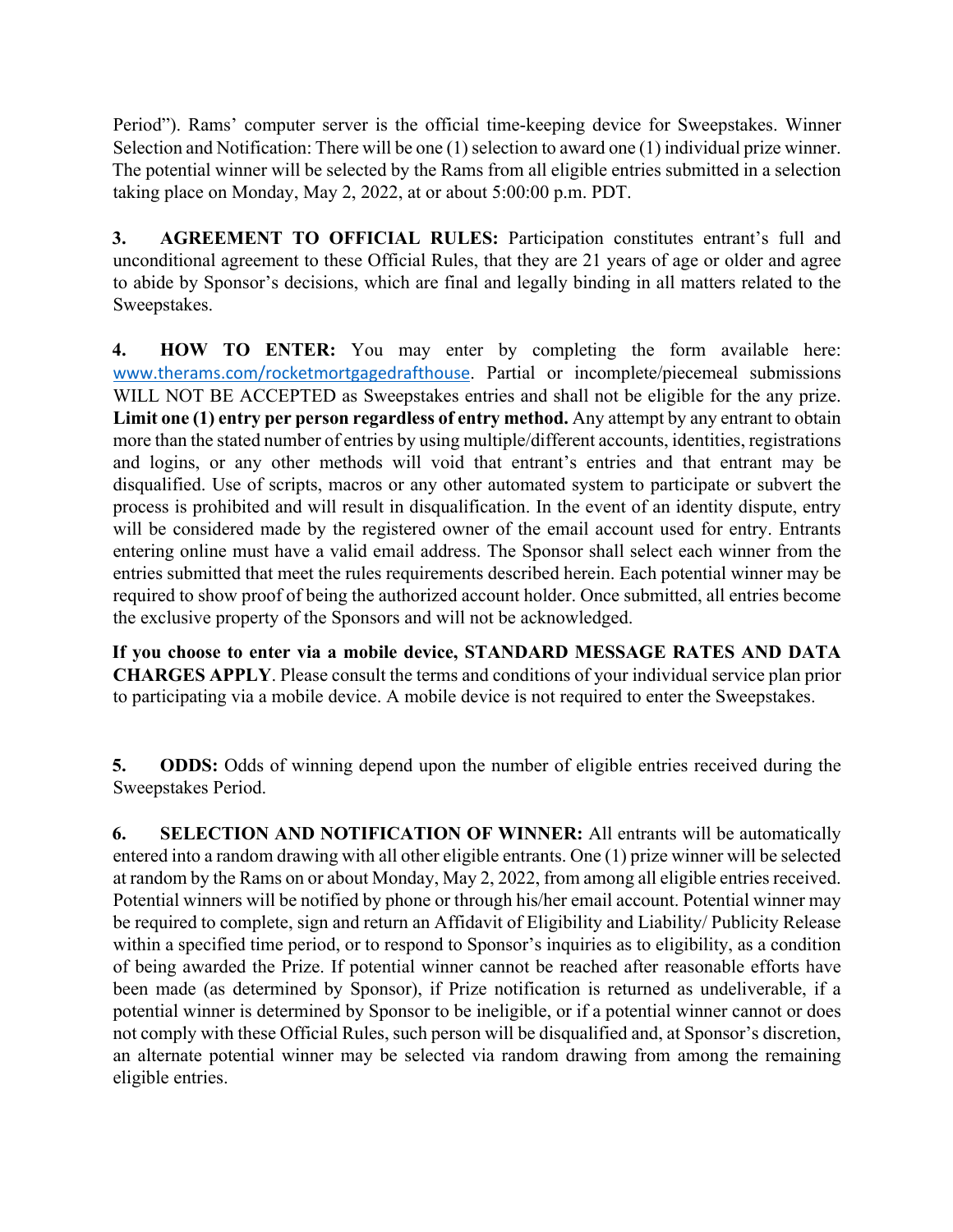Sponsor shall have no liability if notification is lost, intercepted or not received for any reason. Sponsor is not responsible for any change in entrant's email account or other contact information subsequent to entering the Sweepstakes.

## POTENTIAL WINNERS ARE SUBJECT TO VERIFICATION BY SPONSOR. AN ENTRANT IS NOT A WINNER UNLESS AND UNTIL HE/SHE HAS BEEN VERIFIED AND NOTIFIED THAT THE VERIFICATION IS COMPLETE.

**7. PRIZE DETAILS:** The one (1) prize winner shall receive a three (3) day, two (2) night stay in one (1) suite at a hotel in West Los Angeles, for a total of four (4) guests beginning on either May 13 or 14, 2022 as determined by the Rams, a private event at the Rams Draft House with Rams hosts and entertainment, a five thousand five hundred dollar (\$5,500) credit shall be provided for flight and ground transportation expenses to and from the Rams Draft House, one thousand dollars (\$1,000) credit for food and beverages during the trip, Four (4) jerseys, four (4) Rams hats and tshirts, and a two thousand dollar (\$2,000) credit for shopping and four (4) tickets to the Original Hollywood Tour (with a total ARV thirteen thousand dollars \$13,000.). Sponsor reserves the right to substitute a prize or portion thereof of equal or greater value if the advertised Prize or portion thereof becomes unavailable. No prize substitution (in whole or in part), cash redemption, sale or transfer of prize permitted by the winners, except at Sponsor's sole discretion. If and only if a prize winner is not eligible to receive the prize, or does not qualify to receive the prize for any reason, an additional selection shall be made to determine an additional prize winner.

The Prize consists only of the items described above. The Prize includes a maximum credit of \$5,500 for all transportation, including any airline transportation or ground transportation to or from the Rocket Mortgage Draft House as described above.

Sponsor makes no warranties, and hereby disclaim any and all warranties, express or implied, concerning any prize furnished in connection with the Sweepstakes. WITHOUT LIMITING THE GENERALITY OF THE FOREGOING, THE PRIZE IS PROVIDED "AS IS" WITHOUT WARRANTY OF ANY KIND, EITHER EXPRESS OR IMPLIED, AND SPONSOR HEREBY DISCLAIMS ALL SUCH WARRANTIES, INCLUDING BUT NOT LIMITED TO, THE IMPLIED WARRANTIES OF MERCHANTABILITY, FITNESS FOR A PARTICULAR PURPOSE AND/OR NON-INFRINGEMENT. All Prize details are at Sponsor's sole discretion.

Each winner may be required to complete, sign and return an Affidavit of Eligibility/Liability Release, background check and, where lawful, a publicity release and other documents as requested by Sponsor prior to acceptance of the prize. Receiving the prize is contingent upon compliance with these Official Rules and passing a background check to the Rams satisfaction in the Rams sole discretion. In the event that a potential winner is disqualified for any reason, Sponsor will award the Prize to an alternate potential winner from among all remaining eligible entries. **8. RELEASE OF LIABILITY AND PUBLICITY CONSENT:** By participating in the Sweepstakes, entrants (and their parent(s)/legal guardian(s) if entrants are minors who are expressly prohibited from entering) release, indemnify and hold harmless the Sponsor, the NFL Entities, and each of their respective parent companies, affiliates, subsidiaries, officers, directors,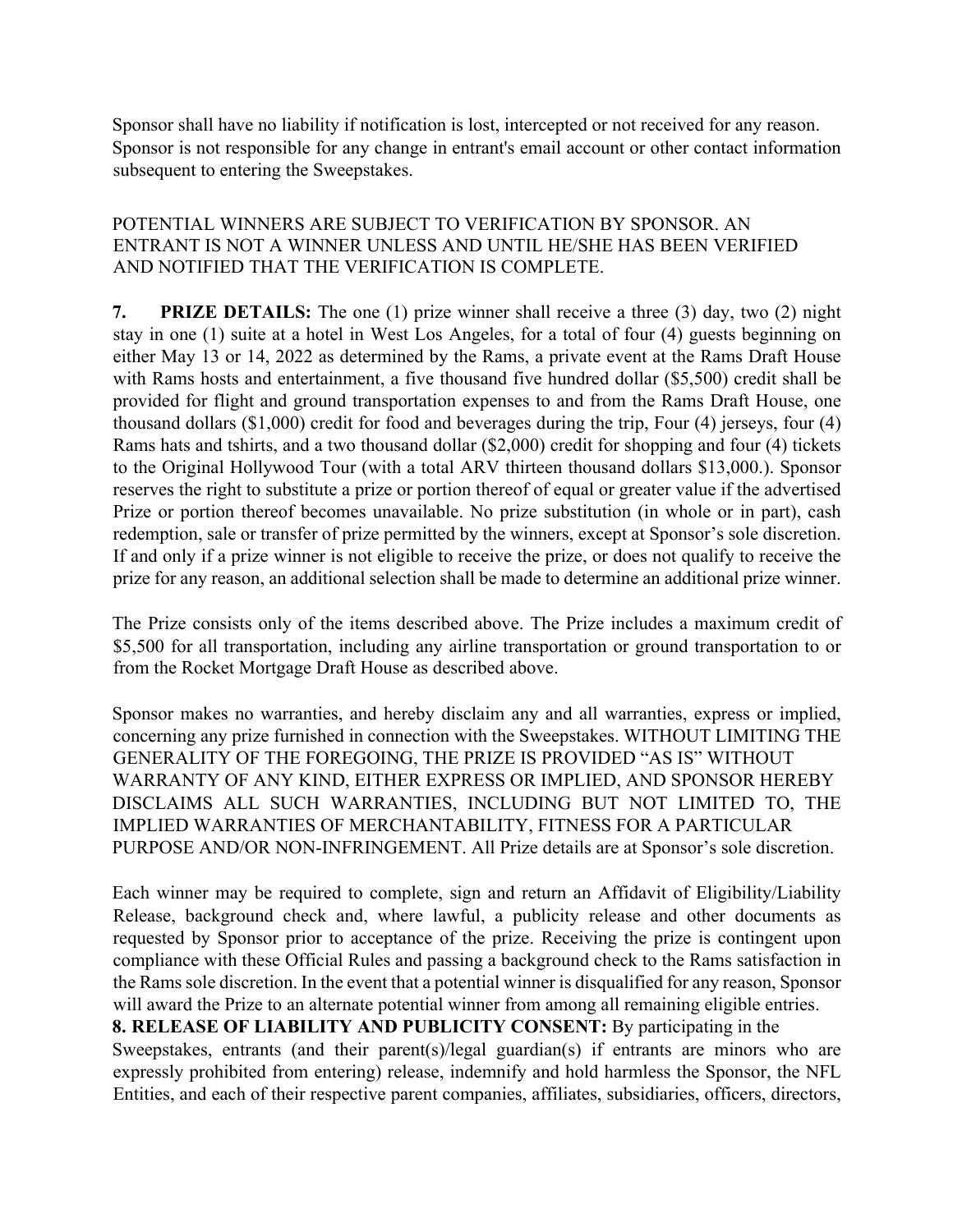partners, equity holders, agents, employees, and all others associated with the development and execution of this Sweepstakes (collectively, the "Released Parties") from and against any and all claims, damages or liabilities with respect to, or in any way arising from or relating to such entrant's participation or attempt to participate in the Sweepstakes, the ability or inability to upload or download any information in connection to the Sweepstakes and/or the acceptance or use (included related travel if any) of the Prize (if applicable), including without limitation liability for personal injury, damages, death, monetary loss, defamation or violation of privacy rights. No responsibility or liability is assumed by the Sponsor, or the NFL Entities for technical problems or technical malfunction arising in connection with any of the following occurrences which may affect the operation of the Sweepstakes: Hardware or software errors; faulty computer, telephone, cable, satellite, network, electronic or Internet connectivity or other online or network communication problems; errors, omissions or limitations of any Internet providers, servers, hosts or other providers; garbled, jumbled or faulty data transmissions; failure of any online transmissions to be sent or received; lost, late, delayed, incomplete, inaccurate, damaged, destroyed, misdirected or not received or intercepted transmissions; inaccessibility of any Web site in whole or in part for any reason; traffic congestion on the Internet or any Web site; unauthorized human or non-human intervention of the operation of the Sweepstakes, including without limitation, unauthorized access, tampering, hacking, theft, virus, bugs, or worms; or destruction of any aspect of the Sweepstakes, or loss, miscount, misdirection, inaccessibility or unavailability of any email or social media account used in connection with the Sweepstakes; any errors, omissions, interruptions, deletions, defects, delays in operation failures or human error that may occur in the transmission, receipt or processing of entries, or for deletion, theft or destruction of, unauthorized access to, or alteration of, entries; causes beyond Sponsors' reasonable control that jeopardize the administration, security, fairness, integrity or proper conduct of this Sweepstakes; any entries submitted in a manner that is not expressly allowed under these Official Rules (all such entries will be disqualified); or cheating or fraud by any participant. Sponsor is not responsible for any typographical errors, any incorrect or inaccurate information, whether caused by entrants, site users, tampering, hacking or printing errors or by any of the equipment or programming associated with or utilized in the Sweepstakes; in the announcement of prize or these Official Rules, or any inaccurate or incorrect data contained on any Web site. Use of any Web site is at user's own risk. Neither Sponsor, nor the NFL Entities are responsible for any personal injury or property damage or losses of any kind which may be sustained to user's or any other person's computer (hardware or software) and/or other device related to or resulting from participation in the Sweepstakes or the acceptance or use of any prize awarded. The use of third-party software or website or automated entry systems to participate is prohibited, and Sponsor reserves the right to disqualify entries made in such fashion.

By entering, entrants agree to comply with these rules. Sponsor is not liable in the event that any portion of the Sweepstakes or prize is canceled due to weather, fire, strike, acts of war or terrorism, or any other condition beyond its control (a "Force Majeure Event"). All entrants understand and agree that all rights under Section 1542 of the Civil Code of California ("Section 1542") and any similar law of any state, territory, or country that may be applicable with respect to the foregoing release are hereby expressly and forever waived. All participating entrants acknowledge that Section 1542 provides that: "A GENERAL RELEASE DOES NOT EXTEND TO CLAIMS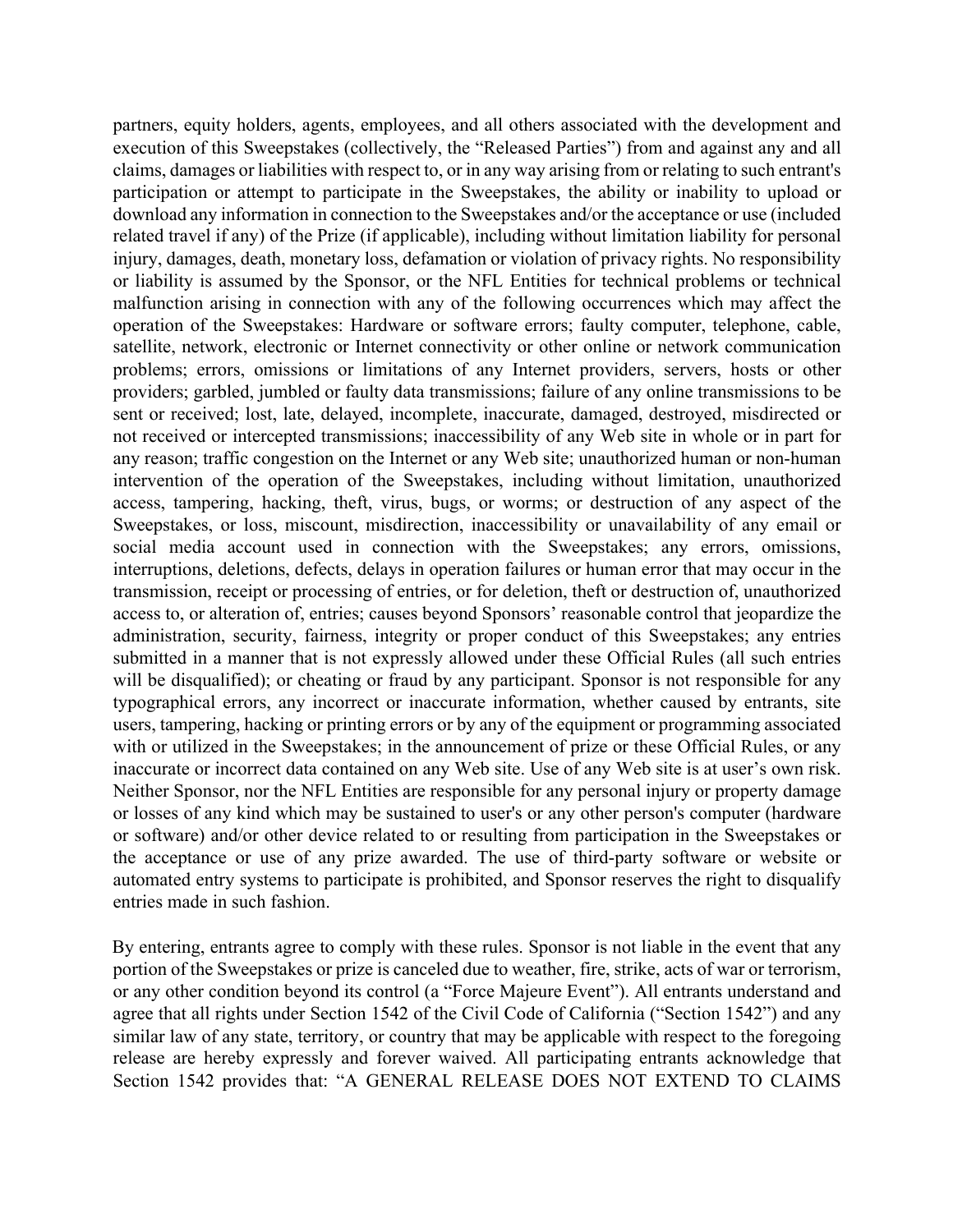THAT THE CREDITOR OR RELEASING PARTY DOES NOT KNOW OR SUSPECT TO EXIST IN HIS OR HER FAVOR AT THE TIME OF EXECUTING THE RELEASE, AND THAT IF KNOWN BY HIM OR HER, WOULD HAVE MATERIALLY AFFECTED HIS OR HER SETTLEMENT WITH THE DEBTOR OR RELEASED PARTY." The releases hereunder are intended to apply to all claims not known or suspected to exist with the intent of waiving the effect of laws requiring the intent to release future unknown claims.

By accepting a Prize, the recipient consents to the use of his/her name, photograph, likeness, taped, filmed or otherwise recorded image, statements and limited biographical information (city and state of residence) for publicity or advertising purposes in all media worldwide, including but not limited to social media, without limitation and without further compensation or notice.

**9. WINNER NOTIFICATION:** Each potential winner will be notified by email or phone using the contact information provided at the time of entry. Potential winners must reply with all requested information within twenty-four (24) hours of the first attempted winner notification in order to claim their prize. Each winner will be required to complete, sign and return an Affidavit of Eligibility/Liability Release, and, where lawful, Publicity Release and other documents as requested by Sponsor prior to acceptance of a prize. If, despite reasonable efforts any prize notification is returned as unclaimed or undeliverable, any potential winner is found to be ineligible, has not complied with these Official Rules, cannot be verified, fails to return any required documents, or declines a prize for any reason, such potential winner will be disqualified and at Sponsor's discretion, an alternate potential winner may be selected. Receiving a prize is contingent upon compliance with these Official Rules. In the event that any potential winner is disqualified for any reason, Sponsor may award the prize to an alternate potential winner from among all remaining eligible entries. POTENTIAL WINNERS ARE SUBJECT TO VERIFICATION BY SPONSOR; THE DECISIONS OF THE RAMS ARE FINAL AND BINDING. AN ENTRANT IS NOT A WINNER OF ANY PRIZE, UNLESS AND UNTIL THE WINNER HAS BEEN VERIFIED AND NOTIFIED THAT THE VERIFICATION IS COMPLETE.

**10. GENERAL CONDITIONS:** In no event will Sponsors be liable for awarding more than one (1) Prize. If, for any reason, the Sweepstakes cannot be executed as planned, including but not limited to any printing, administrative, human or other error of any kind, transmission failure, infection by computer virus, bugs, tampering, unauthorized intervention, fraud, technical failures, social media mandate or any other causes beyond the control of Sponsors that corrupt or affect the security, administration, fairness, integrity or proper conduct of the Sweepstakes, or if the Sweepstakes is compromised or becomes corrupted in any way, electronically or otherwise, Sponsors reserve the right, in their sole discretion, to cancel, terminate, modify or suspend the Sweepstakes without notice. If the Sweepstakes is terminated prior to the end date of the Entry Period, each Prize will be awarded in a random drawing from among all eligible, non-suspect entries received prior to the time of termination.

Sponsor reserves the right at their sole discretion to disqualify any individual for: (a) tampering with the entry process or the operation of the Sweepstakes; (b) acting in violation of these Official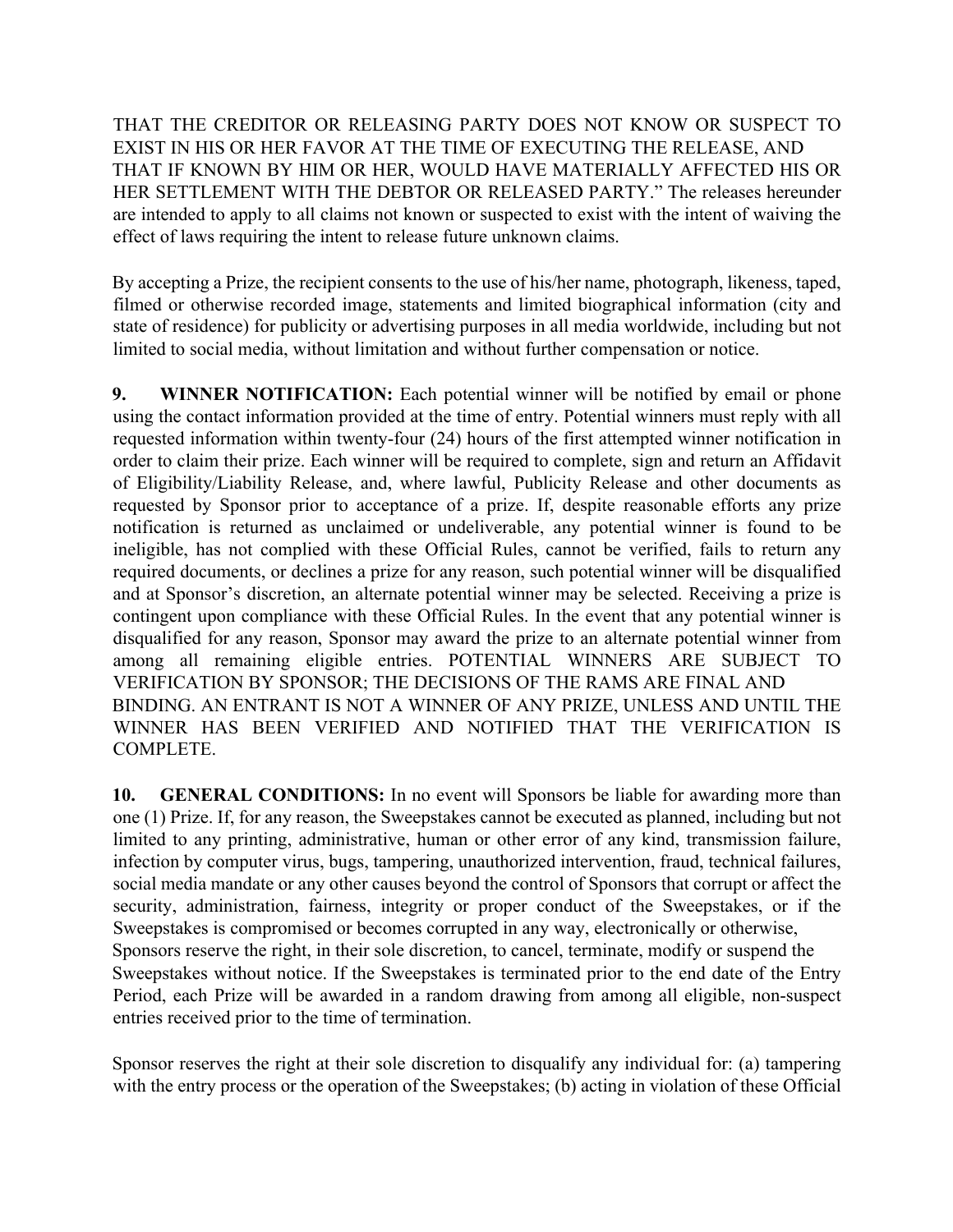Rules or any laws; (c) attempting to undermine the legitimate operation of the Sweepstakes by cheating, hacking, deception, misappropriation, infringement, or any other unfair playing practices; (d) poor sportsmanship; or (e) acting in a way that is intended to annoy, abuse, threaten, or harass any other participants, Sponsors, or their respective representatives. LEGAL WARNING: ANY ATTEMPT TO DELIBERATELY DAMAGE, DESTROY, TAMPER OR VANDALIZE OR UNDERMINE THE LEGITIMATE OPERATION OF THE SWEEPSTAKES A SPONSOR WEBSITE OR SOCIAL MEDIA ACCOUNT MAY BE A VIOLATION OF CRIMINAL AND CIVIL LAWS AND WILL RESULT IN DISQUALIFICATION FROM PARTICIPATION IN THE SWEEPSTAKES. SHOULD SUCH AN ATTEMPT BE MADE, SPONSOR RESERVES THE RIGHT TO SEEK REMEDIES AND DAMAGES (INCLUDING ATTORNEY FEES) TO THE FULLEST EXTENT OF THE LAW, INCLUDING CRIMINAL PROSECUTION. All federal, state and local laws and regulations apply. Each winner is solely responsible for any taxes on any prize, and will receive an IRS Form 1099 for the ARV of the prize. Any valuation of the prize stated above is based on available information provided to the Sponsor, and the value of any prize awarded to a winner may be reported for tax purposes as required by law. Each winner is solely responsible for reporting and paying any and all applicable taxes. Each winner must provide the Sponsors with valid identification and a valid taxpayer identification number or social security number before any prize will be awarded. Any person winning over \$600 in prizes from Sponsors will receive an IRS form 1099 at the end of the calendar year and a copy of such form will be filed with the IRS. No cash equivalent or substitution of prize is offered, except at the sole discretion of the Sponsors. No transfer of prize is permitted. Unclaimed prize will not be awarded. Sponsor reserves the right, at its sole discretion, to cancel, terminate, modify or suspend this Sweepstakes or any portion hereof, or to disqualify any individual implicated in any of the following actions, if for any reason.

- **11. PARTICIPANTS' PRIVACY**: Any personally identifiable information collected in connection with an entrant's participation in this Sweepstakes will be used by Sponsor, its respective affiliates, and agents only for purposes of the proper administration and fulfillment of the Sweepstakes, as described in these Official Rules, and in any manner consistent with Sponsor's Privacy Policy, available at https://www.therams.com/privacy-policy.
- **12. DISPUTES/VENUE/GOVERNING LAW:** By participating, entrants agree that: (a) any and all disputes, claims and causes of action arising out of, or connected with, this Sweepstakes or the Prize, shall be resolved individually, without resort to any form of class action, and exclusively by the appropriate federal, state or local court located in Los Angeles County, California; (b) any and all claims, judgments and awards shall be limited to actual out-ofpocket costs incurred, including but not limited to costs associated with entering this Sweepstakes, but in no event attorneys' fees; and (c) to the extent allowed by applicable law, under no circumstances will entrant be permitted to obtain awards for, and entrant hereby waives all rights to claim, punitive, incidental and/or consequential damages and/or any other damages, other than actual out-of-pocket expenses, and any and all rights to have damages multiplied or otherwise increased. SOME JURISDICTIONS DO NOT ALLOW THE LIMITATIONS OR EXCLUSION OF LIABILITY FOR INCIDENTAL OR